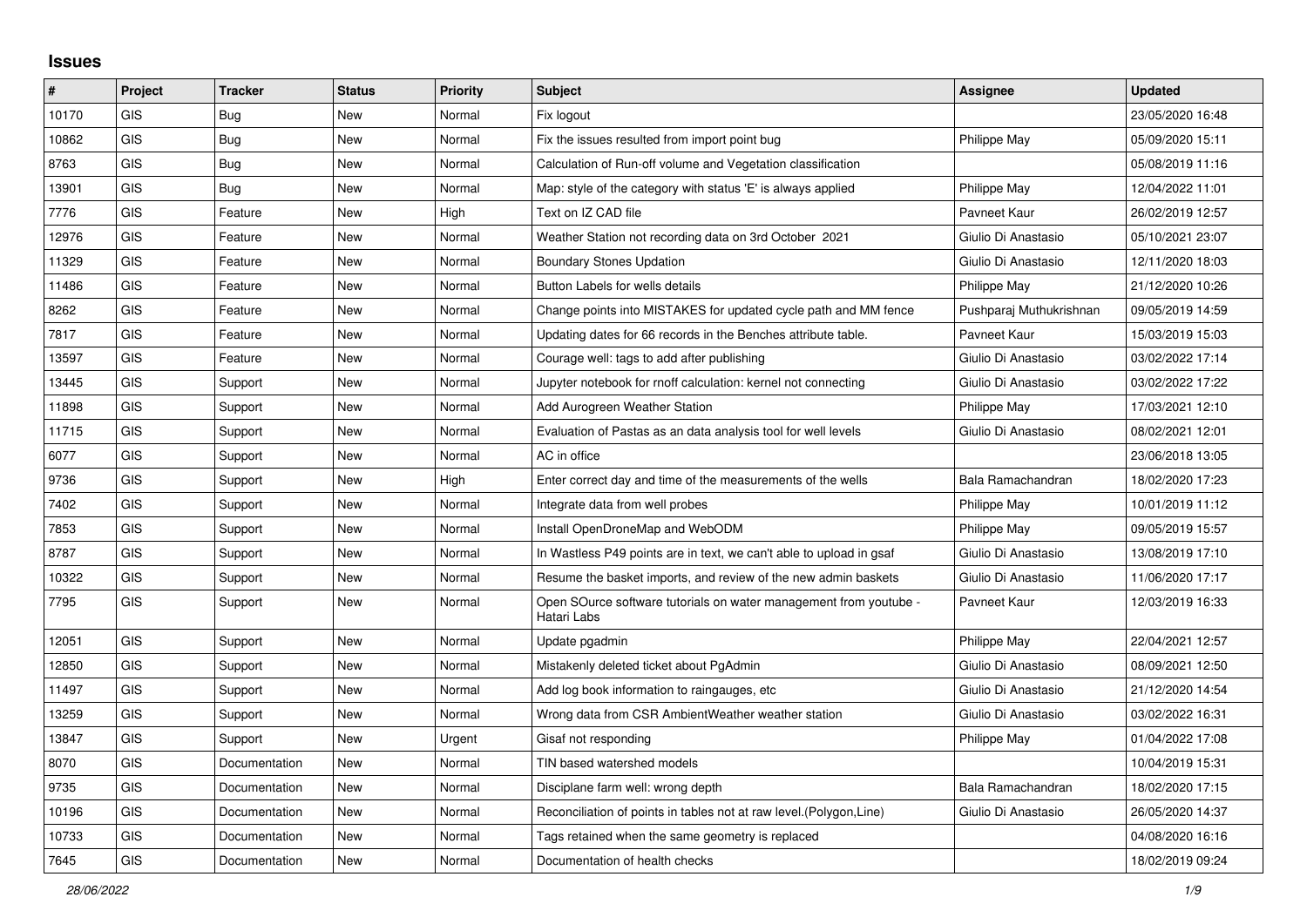| #     | Project                                | <b>Tracker</b> | <b>Status</b> | <b>Priority</b> | <b>Subject</b>                                                                                   | Assignee            | <b>Updated</b>   |
|-------|----------------------------------------|----------------|---------------|-----------------|--------------------------------------------------------------------------------------------------|---------------------|------------------|
| 12077 | GIS                                    | Documentation  | <b>New</b>    | Normal          | Reorganize the Wiki                                                                              | Selvarani C         | 28/04/2021 17:39 |
| 13992 | <b>GIS</b>                             | Documentation  | <b>New</b>    | Normal          | Units for Wind speed in automatic weather stations                                               | Giulio Di Anastasio | 30/04/2022 19:37 |
| 7762  | <b>GIS</b>                             | Documentation  | <b>New</b>    | Normal          | WEb resources for Open Drone Map                                                                 | Giulio Di Anastasio | 25/02/2019 10:34 |
| 11685 | <b>GIS</b>                             | Documentation  | <b>New</b>    | Normal          | Daily resampling of rainfall in CSR Weather Station - How is it calculated                       | Giulio Di Anastasio | 04/02/2021 11:14 |
| 11506 | <b>GIS</b>                             | Documentation  | <b>New</b>    | Normal          | Article on wells levels graphs                                                                   | Philippe May        | 21/12/2020 16:41 |
| 11448 | <b>GIS</b>                             | Documentation  | <b>New</b>    | High            | Meaning of colors for wells in the map                                                           | Giulio Di Anastasio | 10/12/2020 11:34 |
| 8762  | <b>GIS</b>                             | Documentation  | New           | Normal          | Calculation of Run-off volume and Vegetation classification                                      |                     | 05/08/2019 17:07 |
| 9141  | <b>GIS</b>                             | Documentation  | <b>New</b>    | Normal          | AWS water supply data                                                                            |                     | 16/10/2019 12:52 |
| 7530  | <b>GIS</b>                             | Task           | <b>New</b>    | Normal          | Check the paint of the piezo boxes                                                               | Bala Ramachandran   | 02/02/2019 11:34 |
| 7651  | <b>GIS</b>                             | Task           | <b>New</b>    | Normal          | Create the Proposed shapefile layers                                                             | Payneet Kaur        | 13/02/2019 15:44 |
| 7643  | <b>GIS</b>                             | Task           | New           | Normal          | Health check-up in the RZ                                                                        | Meera Natarajan     | 18/02/2019 09:25 |
| 7746  | <b>GIS</b>                             | Task           | <b>New</b>    | High            | Sacred Groves well                                                                               | Bala Ramachandran   | 05/03/2019 11:32 |
| 7734  | <b>GIS</b>                             | Task           | New           | Normal          | Start surveying in Sukhavati                                                                     | Ramkumar Sekar      | 25/02/2019 17:49 |
| 7724  | <b>GIS</b>                             | Task           | <b>New</b>    | Normal          | Publish CZ and IDZ- Water Project> on Gisaf                                                      | Pavneet Kaur        | 15/03/2019 14:55 |
| 7721  | <b>GIS</b>                             | Task           | New           | Normal          | create template for health check-up                                                              | Meera Natarajan     | 20/02/2019 11:58 |
| 7836  | <b>GIS</b>                             | Task           | <b>New</b>    | Normal          | Bobby well missing                                                                               | Pavneet Kaur        | 15/03/2019 15:04 |
| 8567  | <b>GIS</b>                             | Task           | <b>New</b>    | Normal          | Delaunay 2D and 3D triangulation using catchment points and their<br>elevations                  | Debojyoti Mallick   | 03/07/2019 11:44 |
| 7857  | <b>GIS</b>                             | Task           | <b>New</b>    | Normal          | Add new wells in gisaf                                                                           | Pavneet Kaur        | 08/03/2019 16:06 |
| 7858  | GIS                                    | Task           | <b>New</b>    | Normal          | Harvest data of wells to be entered in Gisaf                                                     | Payneet Kaur        | 08/03/2019 16:07 |
| 8016  | <b>GIS</b>                             | Task           | New           | Normal          | Handling Exception in Python Scripts, Logging and Creating and<br>Publishing to a Git Repository | Debojyoti Mallick   | 03/05/2019 11:14 |
| 7698  | <b>GIS</b>                             | Task           | <b>New</b>    | Normal          | EC & pH meter                                                                                    | Meera Natarajan     | 20/02/2019 10:01 |
| 8303  | <b>GIS</b>                             | Task           | New           | High            | Health check up residential zone (Priority 1 list)                                               | Meera Natarajan     | 14/05/2019 11:29 |
| 8746  | <b>GIS</b>                             | Task           | <b>New</b>    | Normal          | Updating and Standardizing Symbology and Color for features in the AV<br>Geomatics Portal.       | Debojyoti Mallick   | 02/08/2019 16:08 |
| 7913  | <b>GIS</b>                             | Task           | <b>New</b>    | High            | Editing to be done in GISAF                                                                      | Pavneet Kaur        | 15/03/2019 14:42 |
| 7789  | <b>GIS</b>                             | Task           | <b>New</b>    | Normal          | Cross check Johnny's well id 54 EGB007 - DEPTH is not correct in Harvest<br>data                 | Giulio Di Anastasio | 27/02/2019 16:58 |
| 7578  | <b>GIS</b>                             | Task           | <b>New</b>    | Normal          | Preparation regarding the meeting with gilles                                                    | Dorian Nadaud       | 06/02/2019 16:08 |
| 7608  | <b>GIS</b>                             | Task           | <b>New</b>    | Low             | creating a structure for tags                                                                    | Pavneet Kaur        | 15/03/2019 14:58 |
| 11678 | Geomatic<br>studio models<br>for Gisaf | Feature        | New           | Normal          | Add new models for AVES                                                                          | Philippe May        | 02/02/2021 12:13 |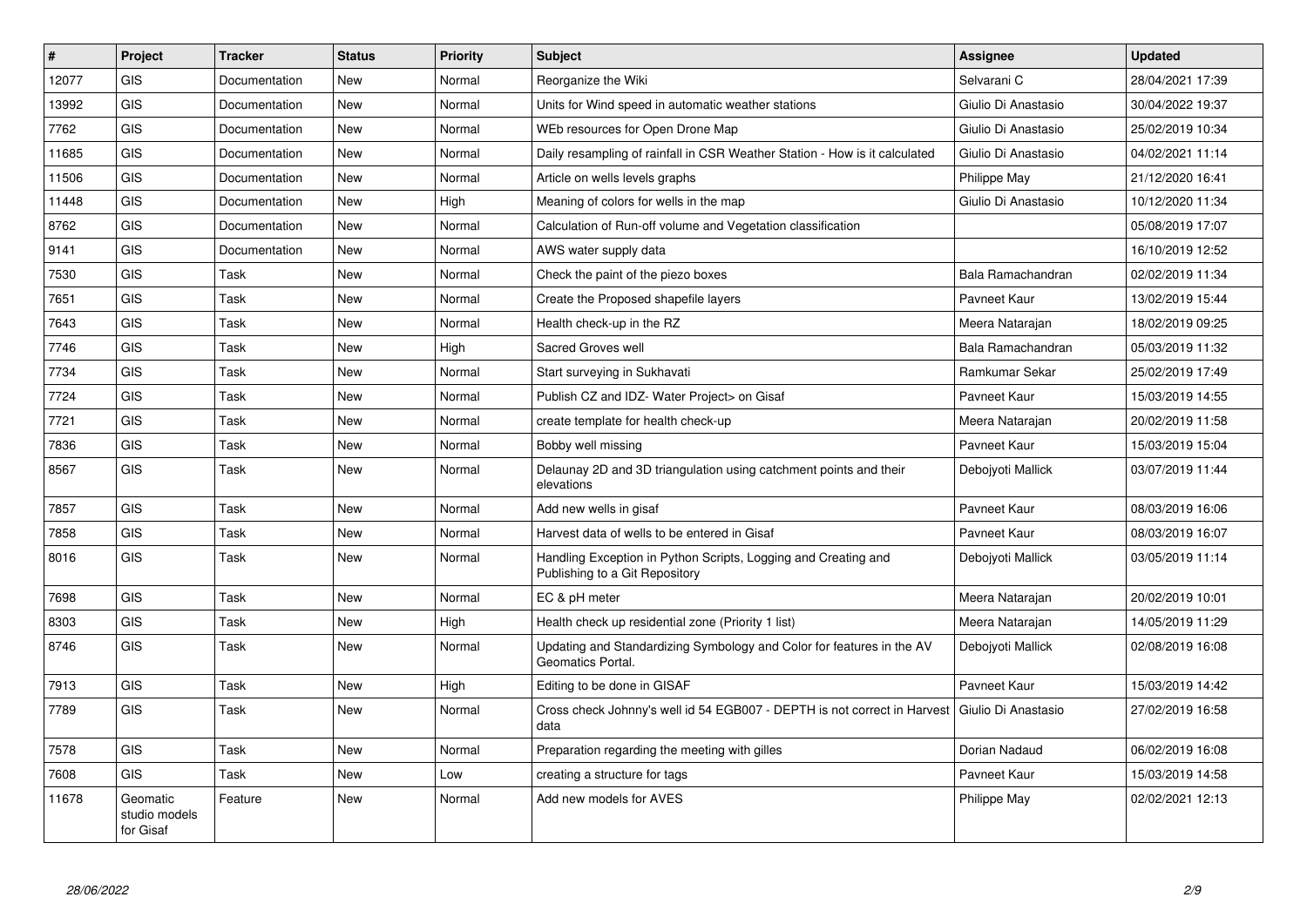| #     | Project                                | <b>Tracker</b> | <b>Status</b> | <b>Priority</b> | <b>Subject</b>                                                                                 | Assignee            | <b>Updated</b>   |
|-------|----------------------------------------|----------------|---------------|-----------------|------------------------------------------------------------------------------------------------|---------------------|------------------|
| 12646 | Geomatic<br>studio models<br>for Gisaf | Feature        | New           | Normal          | Add and import new data from Johan for OFC                                                     | Philippe May        | 01/08/2021 19:46 |
| 11441 | Geomatic<br>studio models<br>for Gisaf | Feature        | New           | Normal          | Add models for AVES                                                                            |                     | 07/12/2020 16:42 |
| 10140 | Gisaf                                  | Bug            | <b>New</b>    | Normal          | Admin: sort out manager role                                                                   | Philippe May        | 19/05/2020 19:22 |
| 9603  | Gisaf                                  | Bug            | New           | Normal          | Map: clean memory after removing layer                                                         | Philippe May        | 20/01/2020 13:05 |
| 13478 | Gisaf                                  | <b>Bug</b>     | New           | Normal          | gisaf.csr.av refused to connect                                                                | Giulio Di Anastasio | 08/01/2022 14:52 |
| 13985 | Gisaf                                  | Bug            | New           | High            | Gisaf is hanged                                                                                | Philippe May        | 29/04/2022 22:15 |
| 10991 | Gisaf                                  | <b>Bug</b>     | New           | Normal          | Graph of Average rainfall by month in Dashboard - limited viewing area<br>when zooming in      | <b>Philippe May</b> | 17/09/2020 14:49 |
| 6538  | Gisaf                                  | Bug            | <b>New</b>    | Normal          | Well level: improve the form and input processing (dry checkbox)                               | Philippe May        | 12/03/2019 11:09 |
| 13766 | Gisaf                                  | Bug            | New           | Normal          | OGCAPI: make async                                                                             | Philippe May        | 11/03/2022 14:39 |
| 10344 | Gisaf                                  | Bug            | New           | Normal          | Error: No accuracy defined for surveyor Eric Chacra - Baraka and<br>equipment {file.equipment} | Giulio Di Anastasio | 16/06/2020 04:27 |
| 6090  | Gisaf                                  | Bug            | New           | Low             | Polygon rendering issue                                                                        | Philippe May        | 07/03/2019 16:24 |
| 10228 | Gisaf                                  | Bug            | <b>New</b>    | Normal          | Telephone box: geopackage error while downloading, geometry wrong in<br>shape file             | Giulio Di Anastasio | 28/05/2020 18:09 |
| 9749  | Gisaf                                  | Feature        | New           | Normal          | Strip extra characters in graphQL queries                                                      | Philippe May        | 07/09/2020 12:48 |
| 6099  | Gisaf                                  | Feature        | <b>New</b>    | Low             | Sanic/Gino admin                                                                               | Philippe May        | 07/03/2019 16:24 |
| 7379  | Gisaf                                  | Feature        | New           | Low             | Make Gisaf installable (Progressive Web App)                                                   | Philippe May        | 02/02/2019 10:27 |
| 8721  | Gisaf                                  | Feature        | New           | Normal          | Survey data basket: handle the case when more than one file in the basket<br>per day           | Philippe May        | 14/10/2020 17:01 |
| 9538  | Gisaf                                  | Feature        | <b>New</b>    | Normal          | Download shapefile of raw survey points facility - TO BE REMOVED?                              | Philippe May        | 07/01/2020 14:35 |
| 9789  | Gisaf                                  | Feature        | <b>New</b>    | Normal          | Login: put in a dialog                                                                         | Philippe May        | 28/02/2020 04:28 |
| 12714 | Gisaf                                  | Feature        | New           | Normal          | Dana well correction factor changed                                                            | Giulio Di Anastasio | 21/09/2021 12:57 |
| 11071 | Gisaf                                  | Support        | New           | Normal          | Reconciliation: cannot find some points                                                        | Philippe May        | 01/10/2020 13:03 |
| 13107 | Gisaf                                  | Support        | New           | Normal          | Errors                                                                                         | Bala Ramachandran   | 27/10/2021 19:31 |
| 13106 | Gisaf                                  | Support        | New           | Normal          | Errors                                                                                         | Bala Ramachandran   | 27/10/2021 17:02 |
| 11966 | Gisaf                                  | Support        | New           | Normal          | QGIS Graphical Modeler                                                                         | Giulio Di Anastasio | 16/04/2021 13:09 |
| 11081 | Gisaf                                  | Support        | New           | Normal          | Gisaf doesn't allowed multiple reconciliation                                                  | Philippe May        | 01/10/2020 15:00 |
| 10364 | Gisaf                                  | Support        | New           | Normal          | Reconcile the reconciliations                                                                  | Philippe May        | 17/06/2020 17:27 |
| 10214 | Gisaf                                  | Support        | New           | Normal          | Multiple Reconciliations                                                                       | Philippe May        | 27/05/2020 16:12 |
| 9483  | Gisaf                                  | Support        | New           | Normal          | Performance: writing gpkg is slower than shapefiles                                            | Philippe May        | 08/01/2020 11:15 |
| 6070  | Gisaf                                  | Support        | New           | Normal          | A survey of 3D GIS Models                                                                      | Pavneet Kaur        | 05/02/2019 12:47 |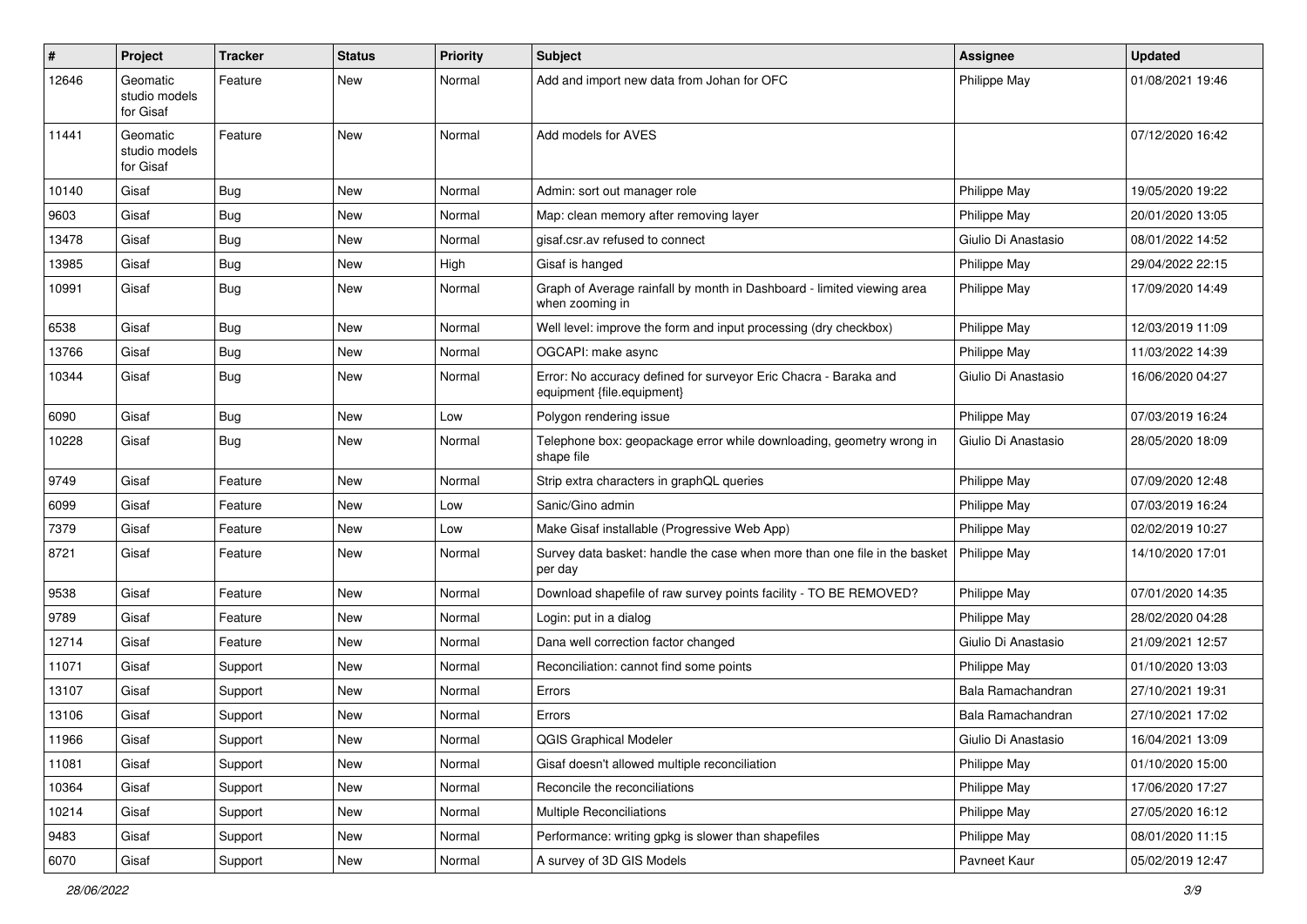| $\#$  | Project    | <b>Tracker</b> | <b>Status</b> | <b>Priority</b> | Subject                                                                                                              | <b>Assignee</b>         | <b>Updated</b>   |
|-------|------------|----------------|---------------|-----------------|----------------------------------------------------------------------------------------------------------------------|-------------------------|------------------|
| 6907  | Gisaf      | Support        | New           | Low             | Study alternative for TileServer                                                                                     | Philippe May            | 11/01/2020 11:45 |
| 11648 | Gisaf      | Documentation  | New           | Normal          | Styling categories                                                                                                   | Giulio Di Anastasio     | 27/01/2021 16:02 |
| 13203 | <b>GIS</b> | Support        | In Progress   | Normal          | Redis server: fix warning relarted to memory allocation                                                              | Philippe May            | 12/11/2021 13:03 |
| 7120  | <b>GIS</b> | Support        | In Progress   | Normal          | High CPU usage on the server (dom0)                                                                                  | Philippe May            | 26/02/2019 13:10 |
| 12867 | <b>GIS</b> | Support        | In Progress   | Normal          | Upgrade server (all virtual machines) to Debian bullseye                                                             | Philippe May            | 25/10/2021 17:34 |
| 13991 | <b>GIS</b> | Support        | In Progress   | High            | Gisaf is again hung                                                                                                  | Philippe May            | 30/04/2022 14:01 |
| 6769  | <b>GIS</b> | Support        | In Progress   | Normal          | Issue in the DXF conversion                                                                                          | Payneet Kaur            | 04/10/2018 15:00 |
| 7161  | <b>GIS</b> | Support        | In Progress   | Normal          | Setup remote backup                                                                                                  | Philippe May            | 19/12/2018 10:14 |
| 10291 | GIS        | Support        | In Progress   | Normal          | Vacuum DB at reboot                                                                                                  | Philippe May            | 29/10/2021 11:44 |
| 8486  | <b>GIS</b> | Task           | In Progress   | Normal          | Understanding how to generate a DSM (Digital Surface Model) or DEM<br>(Digital Elevation Model) using Survey Points. | Debojyoti Mallick       | 03/07/2019 11:44 |
| 13115 | <b>GIS</b> | Task           | In Progress   | Urgent          | Server not working after power cut                                                                                   | Philippe May            | 29/10/2021 11:05 |
| 7584  | Gisaf      | <b>Bug</b>     | In Progress   | Normal          | Error with large integers (graphql)                                                                                  | Philippe May            | 20/09/2019 10:52 |
| 3368  | <b>GIS</b> | Bug            | Resolved      | Urgent          | Cannot upload data                                                                                                   | Philippe May            | 21/12/2016 12:10 |
| 7937  | <b>GIS</b> | Bug            | Resolved      | Normal          | Retention wall is not properly display in GIS,                                                                       | Pushparaj Muthukrishnan | 23/03/2019 15:52 |
| 12701 | <b>GIS</b> | <b>Bug</b>     | Resolved      | Normal          | Weather Station not showing data since 24 July 2021                                                                  | Philippe May            | 12/08/2021 12:21 |
| 7551  | GIS        | <b>Bug</b>     | Resolved      | Normal          | error while downloading shapefiles from gisaf                                                                        | Philippe May            | 06/02/2019 09:10 |
| 7243  | <b>GIS</b> | Bug            | Resolved      | Normal          | Cannot view well level for some well                                                                                 | Bala Ramachandran       | 11/12/2018 15:21 |
| 7554  | <b>GIS</b> | <b>Bug</b>     | Resolved      | Normal          | Cannot auto import points for project RZ                                                                             | Philippe May            | 04/02/2019 16:31 |
| 7552  | <b>GIS</b> | <b>Bug</b>     | Resolved      | Normal          | error in auto import of raw points to point shapefiles                                                               | Philippe May            | 05/02/2019 11:13 |
| 13885 | <b>GIS</b> | <b>Bug</b>     | Resolved      | Normal          | Wrong name showing in the list of layers in the map                                                                  | Philippe May            | 23/04/2022 04:04 |
| 12049 | GIS        | Bug            | Resolved      | Immediate       | <b>Gisaf Error</b>                                                                                                   | Philippe May            | 22/04/2021 10:39 |
| 13132 | <b>GIS</b> | <b>Bug</b>     | Resolved      | Normal          | CSR Weather station missing data 28 nd 29 Otober 2021                                                                | Philippe May            | 06/11/2021 12:20 |
| 10323 | <b>GIS</b> | <b>Bug</b>     | Resolved      | Normal          | Survey points from Eric Chacra: misc issues                                                                          | Philippe May            | 03/08/2020 13:11 |
| 9220  | <b>GIS</b> | Feature        | Resolved      | High            | Setting the daily resampling of weather data starting from 8.30 am                                                   | Philippe May            | 08/01/2020 17:57 |
| 12075 | <b>GIS</b> | Feature        | Resolved      | High            | CSR Weather Station not showing since 22 of april 2021                                                               | Philippe May            | 29/04/2021 15:34 |
| 14090 | GIS        | Feature        | Resolved      | Normal          | Move to SDDs after failure of one HDD in the RAID array of the domUs                                                 | Philippe May            | 27/05/2022 16:28 |
| 8060  | <b>GIS</b> | Feature        | Resolved      | Normal          | Compilation of data on wells including elevation and CF (correction Factor)                                          | Deboivoti Mallick       | 13/05/2019 15:56 |
| 10151 | GIS        | Feature        | Resolved      | Normal          | PG ADMIN installation on server                                                                                      | Philippe May            | 23/05/2020 12:04 |
| 14072 | GIS        | Support        | Resolved      | Urgent          | Gisaf very slow                                                                                                      | Philippe May            | 19/05/2022 02:29 |
| 7156  | GIS        | Support        | Resolved      | Normal          | Make server boot again                                                                                               | Philippe May            | 05/02/2019 11:13 |
| 13883 | GIS        | Support        | Resolved      | Urgent          | Gisaf not responding - Possible issue with tag editing?                                                              | Philippe May            | 07/04/2022 19:34 |
| 6990  | GIS        | Support        | Resolved      | Normal          | Create a VM for Notebooks                                                                                            | Philippe May            | 10/11/2018 15:57 |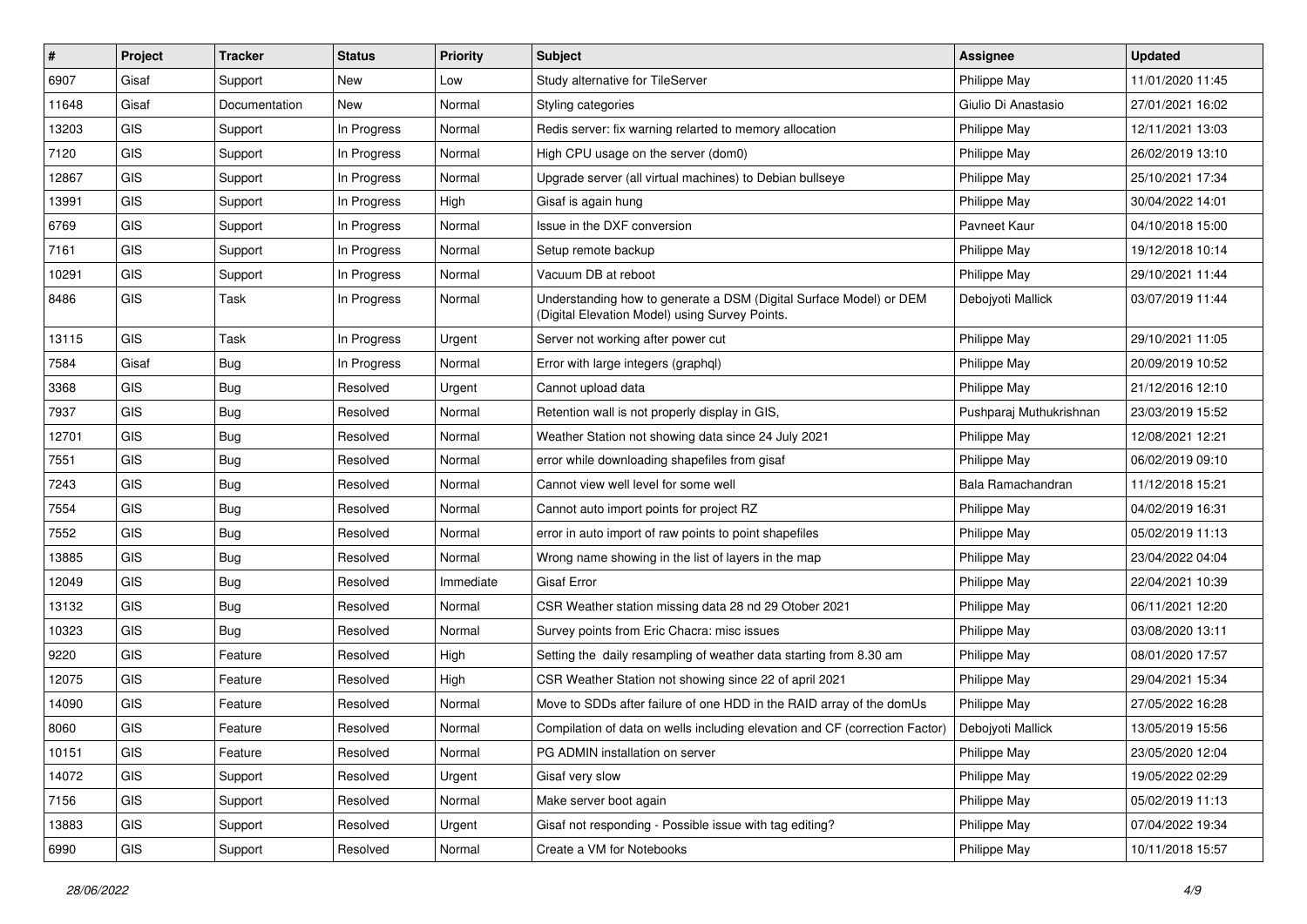| $\vert$ # | Project    | <b>Tracker</b> | <b>Status</b> | Priority  | <b>Subject</b>                                                                                           | <b>Assignee</b>         | <b>Updated</b>   |
|-----------|------------|----------------|---------------|-----------|----------------------------------------------------------------------------------------------------------|-------------------------|------------------|
| 10693     | <b>GIS</b> | Support        | Resolved      | Normal    | Wrong geometry type for category R54                                                                     | Philippe May            | 30/07/2020 12:00 |
| 13763     | <b>GIS</b> | Support        | Resolved      | Normal    | Gisaf not responding                                                                                     | Philippe May            | 11/03/2022 13:03 |
| 7343      | <b>GIS</b> | Support        | Resolved      | Normal    | Add layer for locations                                                                                  | Philippe May            | 02/02/2019 15:25 |
| 13447     | <b>GIS</b> | Support        | Resolved      | Urgent    | Server down due to electrical power cut                                                                  | Philippe May            | 31/12/2021 17:14 |
| 8450      | GIS        | Support        | Resolved      | Normal    | Unable to Load Jupyter Lab                                                                               | Philippe May            | 10/06/2019 15:52 |
| 8246      | <b>GIS</b> | Support        | Resolved      | Normal    | Server down?                                                                                             | Philippe May            | 06/05/2019 15:45 |
| 13235     | GIS        | Support        | Resolved      | Normal    | Server hardware failure (sdc hard drive)                                                                 | Philippe May            | 19/11/2021 17:59 |
| 6494      | <b>GIS</b> | Support        | Resolved      | Normal    | Add CC copyright on data                                                                                 | Philippe May            | 31/08/2018 21:19 |
| 12895     | GIS        | Support        | Resolved      | Normal    | Migrate backups to Bung                                                                                  | Philippe May            | 12/11/2021 00:36 |
| 8504      | GIS        | Support        | Resolved      | Normal    | Clean data from the weather station                                                                      | Philippe May            | 04/07/2019 17:05 |
| 9463      | <b>GIS</b> | Support        | Resolved      | Normal    | Setup a weather station in Kalpana                                                                       | Philippe May            | 02/11/2021 15:08 |
| 6954      | <b>GIS</b> | Support        | Resolved      | Normal    | Create a VM for DB                                                                                       | Philippe May            | 10/11/2018 16:02 |
| 3410      | <b>GIS</b> | Support        | Resolved      | High      | Map website to http://water.auroville.org.in                                                             | Philippe May            | 27/12/2016 22:41 |
| 9292      | GIS        | Support        | Resolved      | Normal    | Server upgrade to buster                                                                                 | Philippe May            | 13/11/2019 12:29 |
| 13068     | <b>GIS</b> | Support        | Resolved      | Normal    | Migrate gisaf VM to bullseye                                                                             | Philippe May            | 25/10/2021 17:28 |
| 10153     | <b>GIS</b> | Support        | Resolved      | Normal    | Postgis access for Selvarani in QGis                                                                     | Philippe May            | 23/05/2020 12:05 |
| 13982     | <b>GIS</b> | Support        | Resolved      | Normal    | Update server's storage                                                                                  | Philippe May            | 06/05/2022 14:38 |
| 7835      | GIS        | Documentation  | Resolved      | Normal    | Adding and Using ESRI and other basemaps in QGIS.                                                        | Debojyoti Mallick       | 06/03/2019 13:01 |
| 7723      | <b>GIS</b> | Task           | Resolved      | Normal    | comparison pH and TDS meter                                                                              | Meera Natarajan         | 09/03/2019 11:18 |
| 9127      | <b>GIS</b> | Task           | Resolved      | Normal    | Cross check                                                                                              | Bala Ramachandran       | 20/11/2019 12:32 |
| 9119      | <b>GIS</b> | Task           | Resolved      | Normal    | Individual/community well data                                                                           | Meera Natarajan         | 23/10/2019 11:16 |
| 5978      | GIS        | Task           | Resolved      | High      | Registration for Bangalore Open Street Map conference                                                    | Philippe May            | 11/06/2018 11:56 |
| 8299      | GIS        | Task           | Resolved      | High      | Understanding The Things Network Fair Access Policy and Gateway<br>Limitations                           | Debojyoti Mallick       | 27/05/2019 10:28 |
| 7839      | <b>GIS</b> | Task           | Resolved      | Normal    | Bush vs Bush Area - mismatch                                                                             | Pushparaj Muthukrishnan | 23/03/2019 10:30 |
| 7722      | GIS        | Task           | Resolved      | Normal    | health check standardization of observation                                                              | Meera Natarajan         | 27/02/2019 16:22 |
| 7732      | <b>GIS</b> | Task           | Resolved      | Urgent    | Water level in Angad's well                                                                              | Bala Ramachandran       | 23/02/2019 11:11 |
| 7778      | GIS        | Task           | Resolved      | Normal    | To fines the survey work in Sukhavati Community by 09/03/2019                                            | Pushparaj Muthukrishnan | 03/05/2019 11:37 |
| 7574      | GIS        | Task           | Resolved      | Normal    | Survey in Maduca                                                                                         | Pushparaj Muthukrishnan | 26/02/2019 14:42 |
| 7548      | GIS        | Task           | Resolved      | Normal    | To finish the Kalpana line work and Shape file and include the D, E Cad<br>and shape file to master file | Pushparaj Muthukrishnan | 03/05/2019 11:38 |
| 7784      | <b>GIS</b> | Task           | Resolved      | Immediate | In Invocation Unpaved road is missing in gisaf                                                           | Pushparaj Muthukrishnan | 23/03/2019 10:32 |
| 7786      | GIS        | Task           | Resolved      | Low       | To take a photo of Boundary Stone and position                                                           | Pushparaj Muthukrishnan | 03/05/2019 11:36 |
| 7549      | GIS        | Task           | Resolved      | Normal    | Surrender and Grace WWTP Health check                                                                    | Meera Natarajan         | 06/02/2019 09:57 |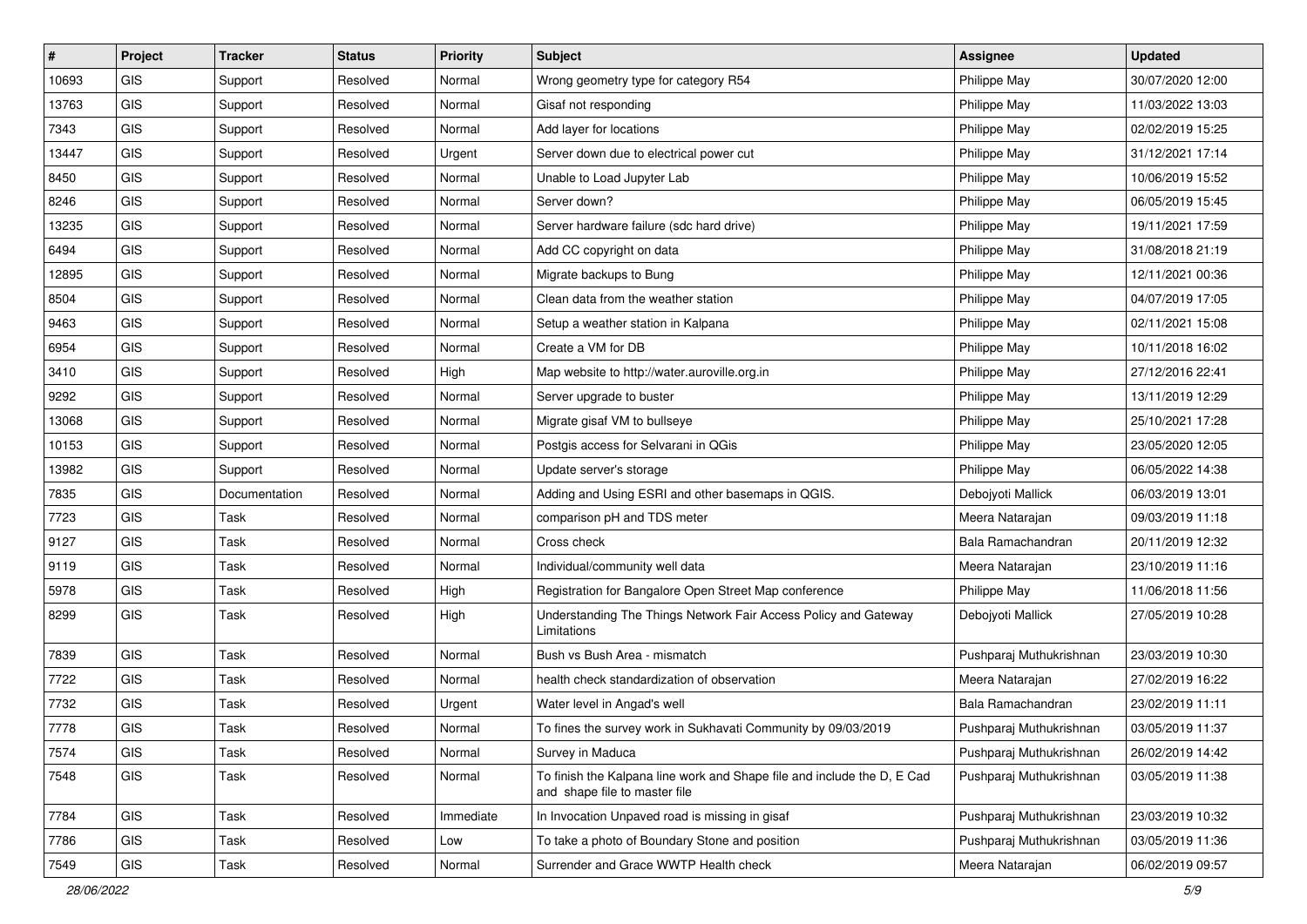| #     | Project                                | <b>Tracker</b> | <b>Status</b> | <b>Priority</b> | Subject                                                                             | <b>Assignee</b>         | <b>Updated</b>   |
|-------|----------------------------------------|----------------|---------------|-----------------|-------------------------------------------------------------------------------------|-------------------------|------------------|
| 7550  | GIS                                    | Task           | Resolved      | High            | meeting Gilles                                                                      | Meera Natarajan         | 13/02/2019 11:13 |
| 7814  | GIS                                    | Task           | Resolved      | Normal          | RTK coordinates of Drone targets                                                    | Pushparaj Muthukrishnan | 03/05/2019 11:35 |
| 7818  | GIS                                    | Task           | Resolved      | Normal          | Studying OGC services with Publish / Subscription for Open source forum.            | Debojyoti Mallick       | 29/03/2019 10:37 |
| 7984  | GIS                                    | Task           | Resolved      | Normal          | Understanding The Things Network and embedding it with Jupyter for Well<br>Data     | Debojyoti Mallick       | 29/03/2019 16:04 |
| 8287  | GIS                                    | Task           | Resolved      | Normal          | additional information to the template                                              | Meera Natarajan         | 24/05/2019 16:31 |
| 13968 | Geomatic<br>studio models<br>for Gisaf | Feature        | Resolved      | Normal          | Create layers and all for the LB records                                            | Philippe May            | 28/04/2022 17:18 |
| 7710  | Geomatic<br>studio models<br>for Gisaf | Feature        | Resolved      | Normal          | Add fields to the individual components                                             | Philippe May            | 25/02/2019 13:07 |
| 7725  | Geomatic<br>studio models<br>for Gisaf | Feature        | Resolved      | Normal          | Add a button for generating reports                                                 | Philippe May            | 25/02/2019 13:08 |
| 7709  | Geomatic<br>studio models<br>for Gisaf | Feature        | Resolved      | Normal          | Waste water treatment plant improvements                                            | Philippe May            | 19/03/2019 23:58 |
| 7711  | Geomatic<br>studio models<br>for Gisaf | Feature        | Resolved      | Normal          | Add fields to component types                                                       | Philippe May            | 25/02/2019 13:06 |
| 7696  | Geomatic<br>studio models<br>for Gisaf | Feature        | Resolved      | Normal          | HT Cables shapefile from Johan                                                      | Philippe May            | 25/02/2019 18:54 |
| 12288 | Geomatic<br>studio models<br>for Gisaf | Task           | Resolved      | Normal          | Wells water levels referenced to the mean sea level                                 | Giulio Di Anastasio     | 08/06/2021 10:25 |
| 7936  | Geomatic<br>studio models<br>for Gisaf | Task           | Resolved      | Normal          | Add the wastewater type to the origin                                               | Philippe May            | 19/03/2019 23:56 |
| 8096  | Geomatic<br>studio models<br>for Gisaf | Task           | Resolved      | Normal          | Creating a Gkpg/shp for elevation points in Basins with category as an<br>attribute | Philippe May            | 24/05/2019 16:57 |
| 7935  | Geomatic<br>studio models<br>for Gisaf | Task           | Resolved      | Normal          | Template components in order                                                        | Philippe May            | 20/03/2019 15:18 |
| 10149 | Gisaf                                  | <b>Bug</b>     | Resolved      | Normal          | Import basket: fix authorization auto import                                        | Philippe May            | 09/06/2020 23:09 |
| 9036  | Gisaf                                  | <b>Bug</b>     | Resolved      | Normal          | Fix login indicator                                                                 | Philippe May            | 03/10/2019 15:15 |
| 8756  | Gisaf                                  | <b>Bug</b>     | Resolved      | Normal          | Map: handle errors when layers (eg, in base maps) don't actually exist              | Philippe May            | 02/08/2019 16:40 |
| 10306 | Gisaf                                  | <b>Bug</b>     | Resolved      | Normal          | Logout not working                                                                  | Philippe May            | 11/06/2020 12:13 |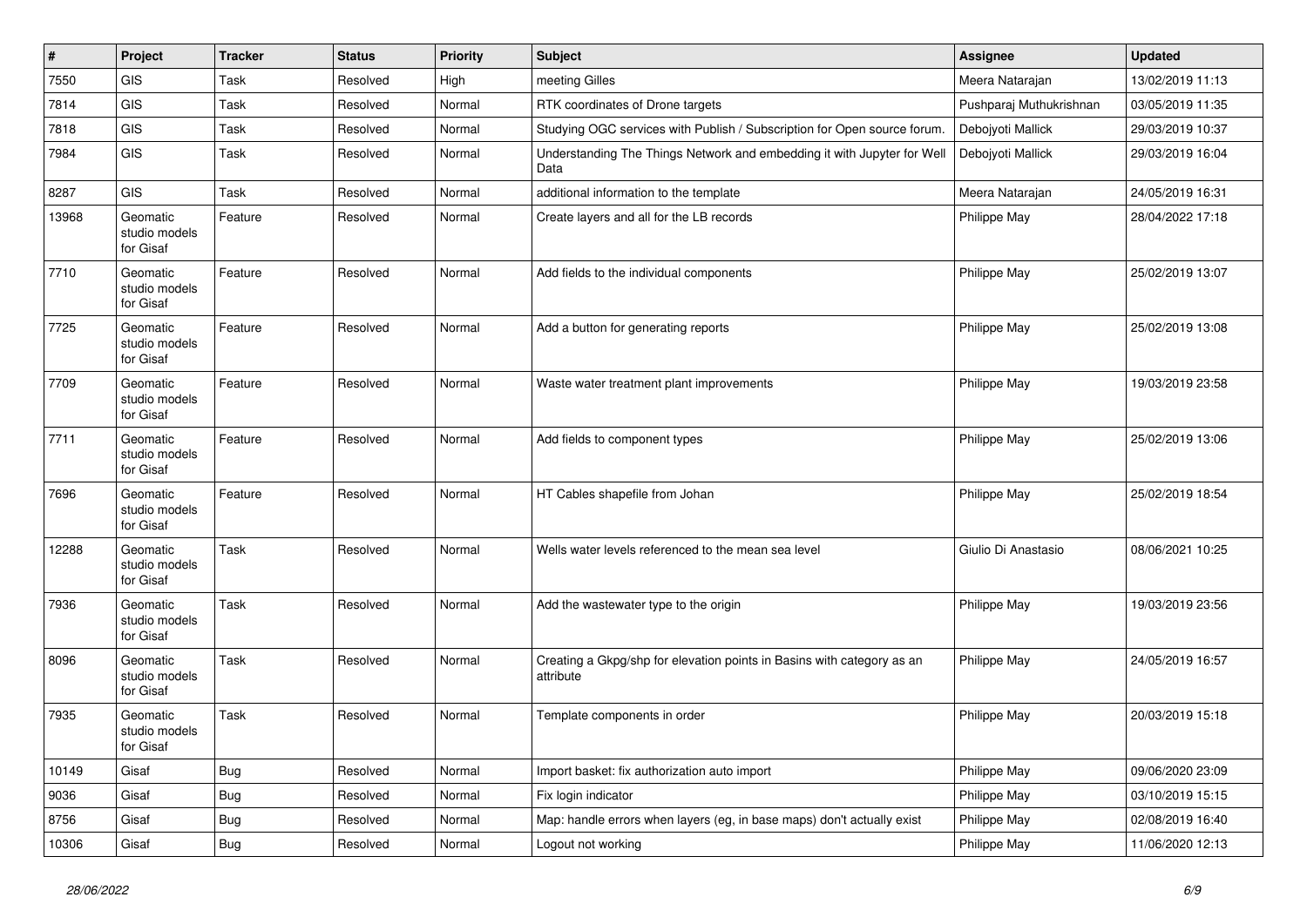| $\sharp$ | Project | <b>Tracker</b> | <b>Status</b> | Priority | <b>Subject</b>                                                                                               | <b>Assignee</b>     | <b>Updated</b>   |
|----------|---------|----------------|---------------|----------|--------------------------------------------------------------------------------------------------------------|---------------------|------------------|
| 10289    | Gisaf   | <b>Bug</b>     | Resolved      | Normal   | New basket: cannot import raingauge Excel sheet                                                              | Philippe May        | 11/06/2020 12:17 |
| 13258    | Gisaf   | Bug            | Resolved      | Normal   | Missing data from AmbientWeather weather stations                                                            | Philippe May        | 21/11/2021 16:50 |
| 9493     | Gisaf   | <b>Bug</b>     | Resolved      | Normal   | Plotly png download resize frame                                                                             | Philippe May        | 26/12/2019 16:37 |
| 10337    | Gisaf   | <b>Bug</b>     | Resolved      | Normal   | Custom layers with a "status" column not displayed on the map                                                | Philippe May        | 13/06/2020 17:36 |
| 10360    | Gisaf   | Bug            | Resolved      | Normal   | Cannot import survey: accuracy issue                                                                         | Philippe May        | 17/06/2020 01:29 |
| 10407    | Gisaf   | <b>Bug</b>     | Resolved      | Normal   | Live layer DXF export: missing reprojection                                                                  | Philippe May        | 23/06/2020 04:24 |
| 10400    | Gisaf   | Bug            | Resolved      | Normal   | Map search: works only once                                                                                  | Philippe May        | 24/06/2020 12:05 |
| 5974     | Gisaf   | <b>Bug</b>     | Resolved      | Normal   | Issues in uploading readings into GISAF using interface                                                      | <b>Philippe May</b> | 06/02/2019 09:25 |
| 10213    | Gisaf   | <b>Bug</b>     | Resolved      | Normal   | Point showing in the reconciliation pop-up but error while reconciling                                       | Philippe May        | 26/06/2020 14:37 |
| 10439    | Gisaf   | Bug            | Resolved      | Normal   | Reconciliation: use categories instead of layers                                                             | Philippe May        | 27/06/2020 05:21 |
| 10539    | Gisaf   | Bug            | Resolved      | Normal   | New basket admin: the metadata (surveyor, etc) aren't populated from raw<br>points when importing shapefiles | Philippe May        | 15/07/2020 15:02 |
| 9602     | Gisaf   | Bug            | Resolved      | Normal   | Map: ability to cancel download                                                                              | Philippe May        | 20/01/2020 18:32 |
| 9465     | Gisaf   | <b>Bug</b>     | Resolved      | Normal   | Export plots to PNG missing axis labels                                                                      | Philippe May        | 08/01/2020 11:35 |
| 5988     | Gisaf   | Bug            | Resolved      | Normal   | problem with the flow from origin of wastewater to the component                                             | Philippe May        | 08/06/2018 15:14 |
| 10728    | Gisaf   | <b>Bug</b>     | Resolved      | Normal   | Cannot download CSV for values                                                                               | Philippe May        | 03/08/2020 15:49 |
| 10732    | Gisaf   | <b>Bug</b>     | Resolved      | Normal   | Wind Speed unit                                                                                              | Philippe May        | 04/08/2020 16:52 |
| 8231     | Gisaf   | Bug            | Resolved      | Normal   | Fix status in table definition of new categories                                                             | Philippe May        | 03/05/2019 17:26 |
| 10819    | Gisaf   | <b>Bug</b>     | Resolved      | Normal   | Evergreen well: popup showing "null" instead of location, status, type                                       | Philippe May        | 23/08/2020 23:44 |
| 10830    | Gisaf   | <b>Bug</b>     | Resolved      | Normal   | Import issue with raw survey points                                                                          | Philippe May        | 30/08/2020 14:45 |
| 10829    | Gisaf   | <b>Bug</b>     | Resolved      | Normal   | Missing symbols                                                                                              | Philippe May        | 24/08/2020 12:34 |
| 13125    | Gisaf   | Bug            | Resolved      | Normal   | Live layers: error with no detail shown                                                                      | Philippe May        | 01/11/2021 19:06 |
| 10122    | Gisaf   | Bug            | Resolved      | Normal   | Reconciliation: missing categories                                                                           | Philippe May        | 19/05/2020 02:53 |
| 10123    | Gisaf   | <b>Bug</b>     | Resolved      | Normal   | Basket Upload: store not saved                                                                               | Philippe May        | 19/05/2020 17:36 |
| 9519     | Gisaf   | <b>Bug</b>     | Resolved      | Normal   | Map info: fix icons                                                                                          | Philippe May        | 02/01/2020 13:11 |
| 13805    | Gisaf   | <b>Bug</b>     | Resolved      | Normal   | Need to learn how to use tags on survey features                                                             | Giulio Di Anastasio | 23/03/2022 23:03 |
| 10979    | Gisaf   | Bug            | Resolved      | Normal   | Line work import: no geometries?                                                                             | Selvarani C         | 17/09/2020 01:08 |
| 10740    | Gisaf   | <b>Bug</b>     | Resolved      | Normal   | Change status: issue with projection system                                                                  | Philippe May        | 17/09/2020 14:34 |
| 10125    | Gisaf   | Bug            | Resolved      | Normal   | Feature with Status other than existing, not showing in the map (example:<br>future building outline)        | Philippe May        | 20/05/2020 04:05 |
| 10180    | Gisaf   | <b>Bug</b>     | Resolved      | Normal   | Error importing Johan's shapefile                                                                            | Philippe May        | 27/05/2020 15:34 |
| 7527     | Gisaf   | Feature        | Resolved      | Normal   | Give an option to resample data for graphs (eg. rain gauge)                                                  | Philippe May        | 07/03/2019 16:24 |
| 9517     | Gisaf   | Feature        | Resolved      | Normal   | Tags: add location                                                                                           | Philippe May        | 03/01/2020 11:54 |
| 9509     | Gisaf   | Feature        | Resolved      | Normal   | Update angular-plotly to 1.5.0                                                                               | Philippe May        | 04/01/2020 12:05 |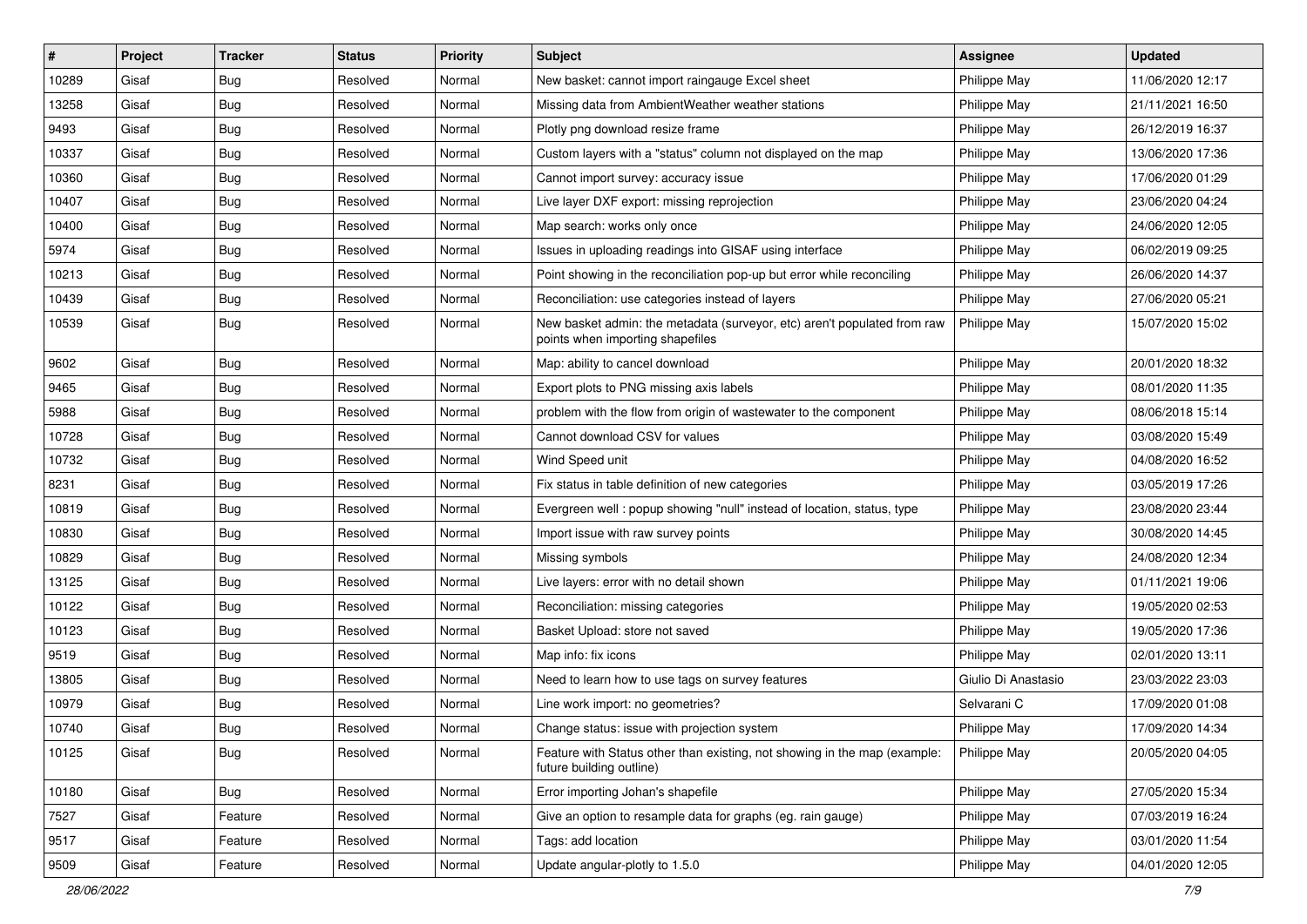| $\vert$ # | Project | <b>Tracker</b> | <b>Status</b> | <b>Priority</b> | <b>Subject</b>                                                    | <b>Assignee</b> | <b>Updated</b>   |
|-----------|---------|----------------|---------------|-----------------|-------------------------------------------------------------------|-----------------|------------------|
| 9534      | Gisaf   | Feature        | Resolved      | Normal          | GeoJson store: systematically use geodataframes                   | Philippe May    | 07/01/2020 16:51 |
| 11762     | Gisaf   | Feature        | Resolved      | Normal          | Switch from Mapbox to Maplibre                                    | Philippe May    | 20/11/2021 15:21 |
| 9563      | Gisaf   | Feature        | Resolved      | Normal          | Live layers: add option to link to a map feature                  | Philippe May    | 12/01/2020 22:22 |
| 9944      | Gisaf   | Feature        | Resolved      | Normal          | Admin: manage categories                                          | Philippe May    | 10/04/2020 12:06 |
| 10014     | Gisaf   | Feature        | Resolved      | Normal          | Interity checks                                                   | Philippe May    | 19/05/2020 19:23 |
| 10152     | Gisaf   | Feature        | Resolved      | Normal          | wells list in Measures Tab with only wells having measures        | Philippe May    | 10/06/2020 15:05 |
| 10331     | Gisaf   | Feature        | Resolved      | Normal          | Reconciliation: sort layer by alphabetical order                  | Philippe May    | 12/06/2020 17:45 |
| 10536     | Gisaf   | Feature        | Resolved      | Normal          | Migrate PlottableModel.Actions.download_csv_value to plugins      | Philippe May    | 15/07/2020 15:07 |
| 10182     | Gisaf   | Feature        | Resolved      | Normal          | Function to change status of surveyed features                    | Philippe May    | 15/07/2020 15:10 |
| 10920     | Gisaf   | Feature        | Resolved      | Normal          | Add option to display labels on the map                           | Philippe May    | 07/09/2020 11:54 |
| 10948     | Gisaf   | Feature        | Resolved      | Normal          | Add WMS3 server capabilities (with pygeoapi)                      | Philippe May    | 14/09/2020 16:59 |
| 10741     | Gisaf   | Feature        | Resolved      | Normal          | Add a way for changing status of a feature, given its original id | Philippe May    | 16/09/2020 17:35 |
| 11449     | Gisaf   | Feature        | Resolved      | Normal          | Strip extra characters when importing survey CSV files            | Philippe May    | 10/12/2020 01:06 |
| 10569     | Gisaf   | Feature        | Resolved      | Normal          | Well Masterfile/Repository                                        | Philippe May    | 19/12/2020 17:10 |
| 11577     | Gisaf   | Feature        | Resolved      | Normal          | Dashboard: multiple sections per page                             | Philippe May    | 27/01/2021 12:37 |
| 11649     | Gisaf   | Feature        | Resolved      | Normal          | Wells timeline dashboard misc. improvements                       | Philippe May    | 27/01/2021 15:47 |
| 11907     | Gisaf   | Feature        | Resolved      | Normal          | Allow specific project list for custom models                     | Philippe May    | 19/03/2021 16:13 |
| 10675     | Gisaf   | Feature        | Resolved      | Normal          | Add attribution on map                                            | Philippe May    | 04/07/2021 13:58 |
| 12491     | Gisaf   | Feature        | Resolved      | Normal          | Measure distances on the map                                      | Philippe May    | 11/07/2021 11:51 |
| 8669      | Gisaf   | Feature        | Resolved      | Normal          | Groups of map layers                                              | Philippe May    | 26/07/2019 10:51 |
| 5618      | Gisaf   | Feature        | Resolved      | Low             | Export layers as DXF                                              | Philippe May    | 05/03/2019 12:42 |
| 9516      | Gisaf   | Feature        | Resolved      | Normal          | Map: add option to grab link to the selected feature              | Philippe May    | 02/01/2020 15:42 |
| 8630      | Gisaf   | Feature        | Resolved      | Normal          | Map: add option for filter with status                            | Philippe May    | 10/07/2019 16:49 |
| 5033      | Gisaf   | Feature        | Resolved      | Normal          | Add an option to display a base line in the bar charts            | Philippe May    | 04/01/2018 01:09 |
| 3472      | Gisaf   | Feature        | Resolved      | Normal          | Weather station graphs: choice of parameters                      | Philippe May    | 10/03/2019 14:52 |
| 9510      | Gisaf   | Feature        | Resolved      | Normal          | Automatically resample to daily when there's too much data        | Philippe May    | 01/01/2020 14:12 |
| 9592      | Gisaf   | Support        | Resolved      | Urgent          | Follow up migration                                               | Philippe May    | 19/01/2020 13:42 |
| 12688     | Gisaf   | Support        | Resolved      | Normal          | Layers are not visible                                            | Philippe May    | 10/08/2021 10:03 |
| 13090     | Gisaf   | Support        | Resolved      | Normal          | Importing error in new admin                                      | Philippe May    | 28/10/2021 11:00 |
| 11457     | Gisaf   | Support        | Resolved      | Normal          | Building Shed and Retaining Walls are not showing in a map        | Philippe May    | 14/12/2020 19:52 |
| 11262     | Gisaf   | Support        | Resolved      | Normal          | importing Error                                                   |                 | 04/11/2020 14:49 |
| 11260     | Gisaf   | Support        | Resolved      | Normal          | Reconciliation is not happening                                   |                 | 03/11/2020 11:32 |
| 11886     | Gisaf   | Support        | Resolved      | Normal          | Pandas resample deprecation warning                               | Philippe May    | 16/03/2021 12:49 |